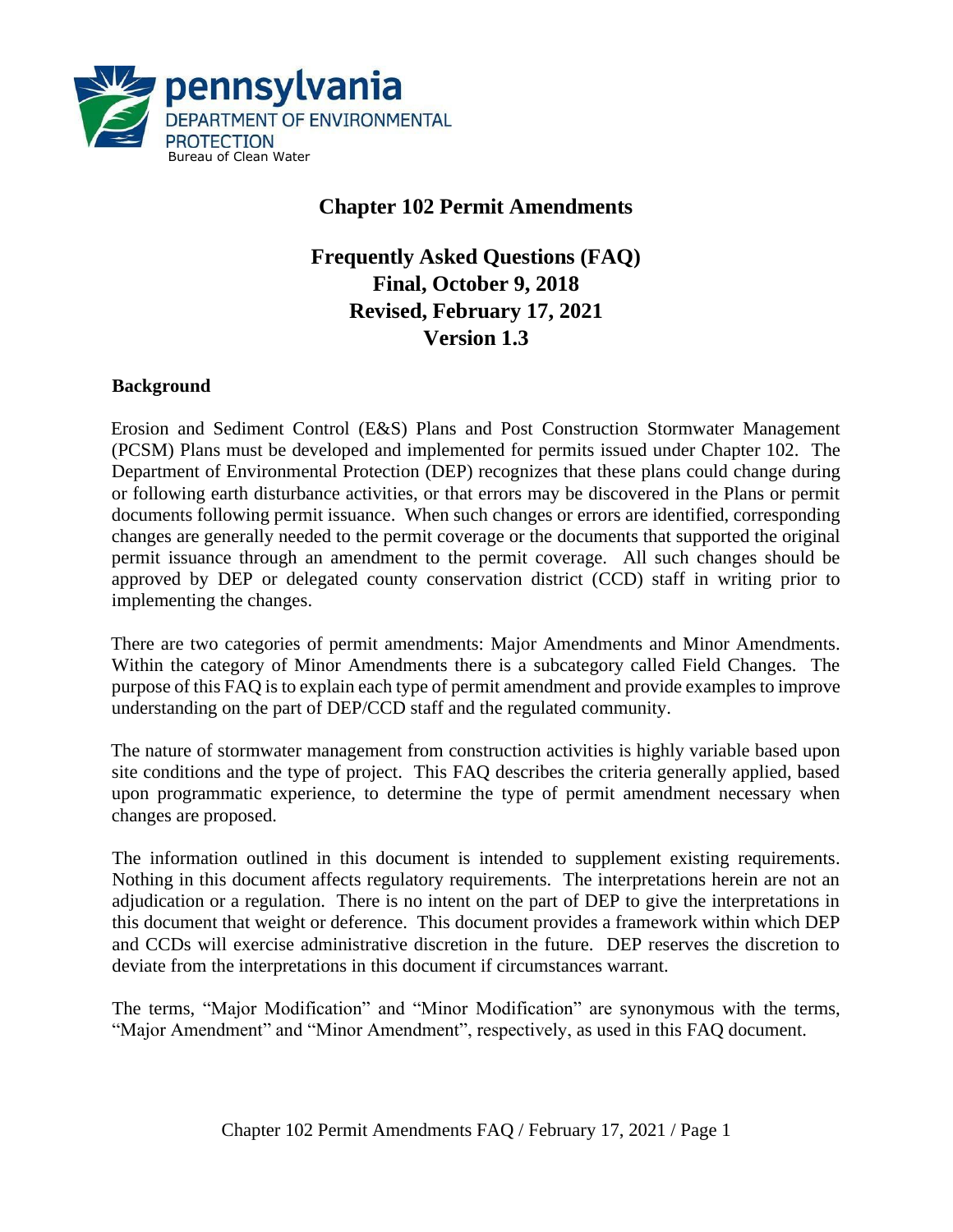### **FIELD CHANGES**

### **FAQ #1: What is a Field Change?**

A Field Change is generally a minor change to an approved E&S or PCSM Plan. A Field Change is a type of change that does not increase earth disturbance or does not have an effect on the approach to stormwater management, and may be approved by DEP/CCD without the submission of an application or Notice of Intent (NOI) to amend permit coverage. These approvals generally occur in the field, at the project site, during an inspection or a meeting. DEP may approve Field Changes where appropriate at its discretion or may require the submission of an application or NOI to amend permit coverage. In the past these approvals have been described as "red-line changes." Field Changes are Minor Amendments to permit coverage that do not require submission of an application or NOI, and typically involve limited modifications to the approved E&S or PCSM Plan.

### **FAQ #2: What are some examples of Field Changes?**

The following types of changes are considered Field Changes:

A. Changes to the type or location of a rock construction entrance (which would not otherwise affect the design of the E&S Plan).

**NOTE 2.A.1** – If the earth disturbance were to increase due to changing the location of a rock construction entrance, then the change would be considered a **Major** or **Minor** Amendment (as outlined later in this document).

B. Minor changes to construction sequencing (which would not otherwise affect the design or implementation of the E&S or PCSM Plan), including, the constructability and mobilization of equipment and materials required to change the staging of earthmoving activities.

**EXAMPLE 2.B.1** – Changing the proposed timing of portions of a project's disturbed area may be a Field Change as long as the proposed BMPs that are designed to treat the disturbed areas are constructed and functioning properly prior to conducting earthmoving activities in the BMP drainage area.

C. Changing from a non-Antidegradation Best Available Combination of Technologies (ABACT) best management practice (BMP) to an ABACT BMP.

**EXAMPLE 2.C.1** – The E&S Plan calls for silt fence to be used as the perimeter BMP; however, the contractor has a readily available supply of compost filter sock.

D. Changing from an ABACT BMP to a non-ABACT BMP, unless the project is required to utilize an ABACT BMP (e.g., discharges to special protection surface waters, discharges to siltation-impaired streams, etc.).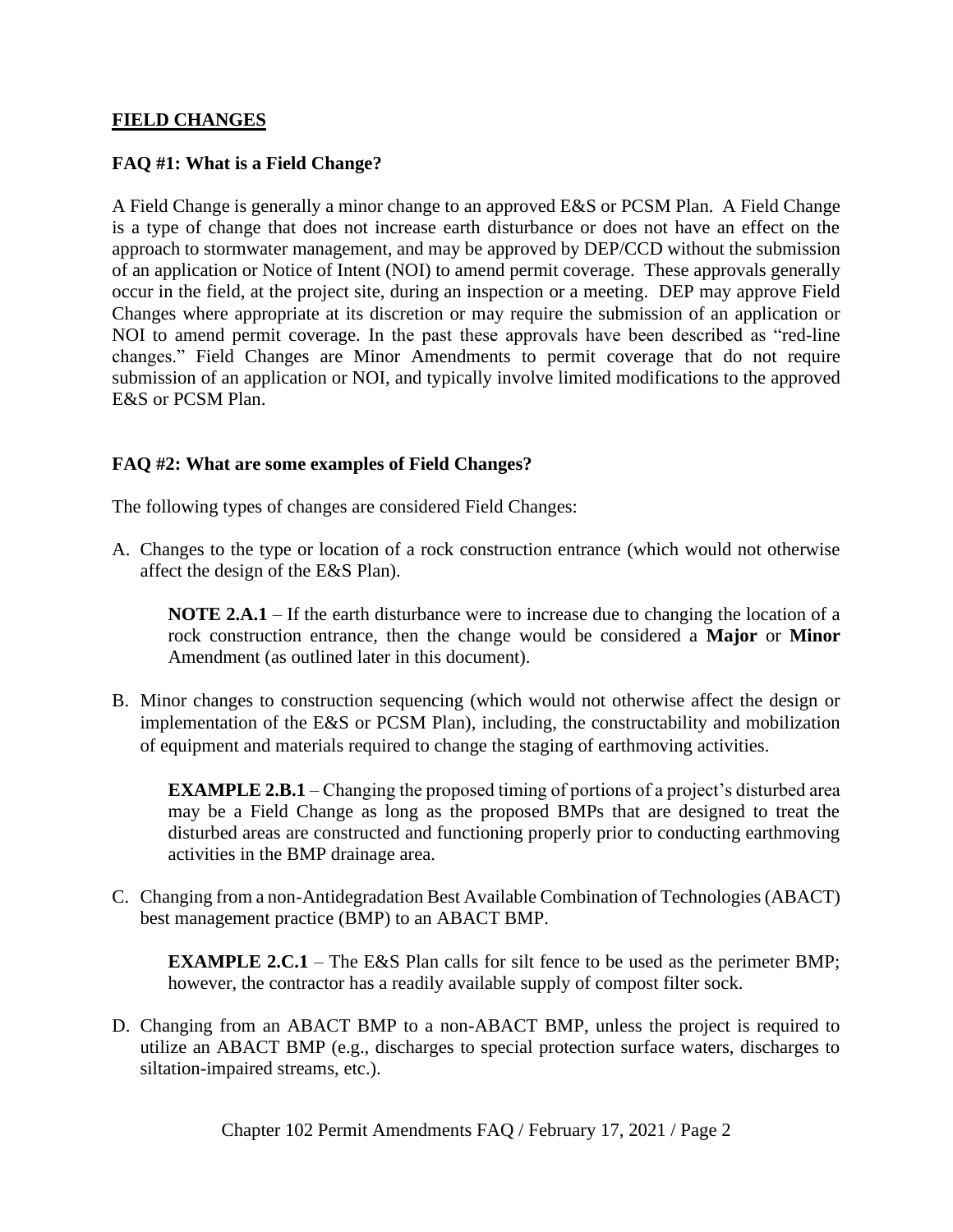- E. Changes to the location of a stockpile within the permitted limit of disturbance, as long as the relocated stockpile will not impact drainage areas being directed to E&S or PCSM BMPs.
- F. Minor shifts to the location of an E&S or PCSM BMP.

**EXAMPLE 2.F.1** – A rock outcropping was not identified in the field survey, which interferes with the installation of the silt fence. The silt fence is shifted 5 feet downslope in order to properly install the silt fence.

G. Minor revision(s) to the outlet/design of an E&S or PCSM BMP that in the judgment of DEP/CCD do not require detailed review.

**EXAMPLE 2.G.1** – The location of the outlet structure is moved during construction, but discharges to the same flow path.

H. Other minor changes may be approved as Field Changes at the discretion of DEP/CCD.

### **FAQ #3: Can changes to a PCSM Plan be approved with a Field Change?**

It is possible that changes to PCSM Plans could be approved as Field Changes. However, the changes to the PCSM Plan would have to be minor and not affect the function or operation of the PCSM BMP. In addition, changes to PCSM Plans in areas where there are known hazardous geologic formations or soil conditions (as should be reported in the NOI or application) may not be approved as a Field Change.

**EXAMPLE 3.1** – An infiltration basin needs to shift by 20 feet to accommodate the relocation of a sanitary sewer main; the shifted location of the infiltration basin is still within 25 feet of the performed infiltration test and soil pit locations.

**NOTE 3.1** – Any Field Changes to the PCSM Plan should be included as part of the record drawings with the Notice of Termination.

## **FAQ #4: How is a Field Change handled?**

Field Changes should be documented on the approved E&S Plan or PCSM Plan that is maintained on-site and should be initialed by the permittee and a representative of DEP/CCD. The copy of the approved E&S Plan or PCSM Plan held by DEP/CCD will also document the field change; however, this copy of the plan is not required to be initialed. The representative of DEP/CCD will also note the discussion and approval/denial of a Field Change in their Earth Disturbance Inspection Report or other written correspondence (e.g., letter or email).

**NOTE 4.1** – In some circumstances, DEP/CCD may request that a Field Change be made to the actual plan drawing(s). These revised plan drawings would be submitted to DEP/CCD via paper submission (2 copies required) or electronic submission. DEP/CCD would follow the above approval/denial process when this occurs.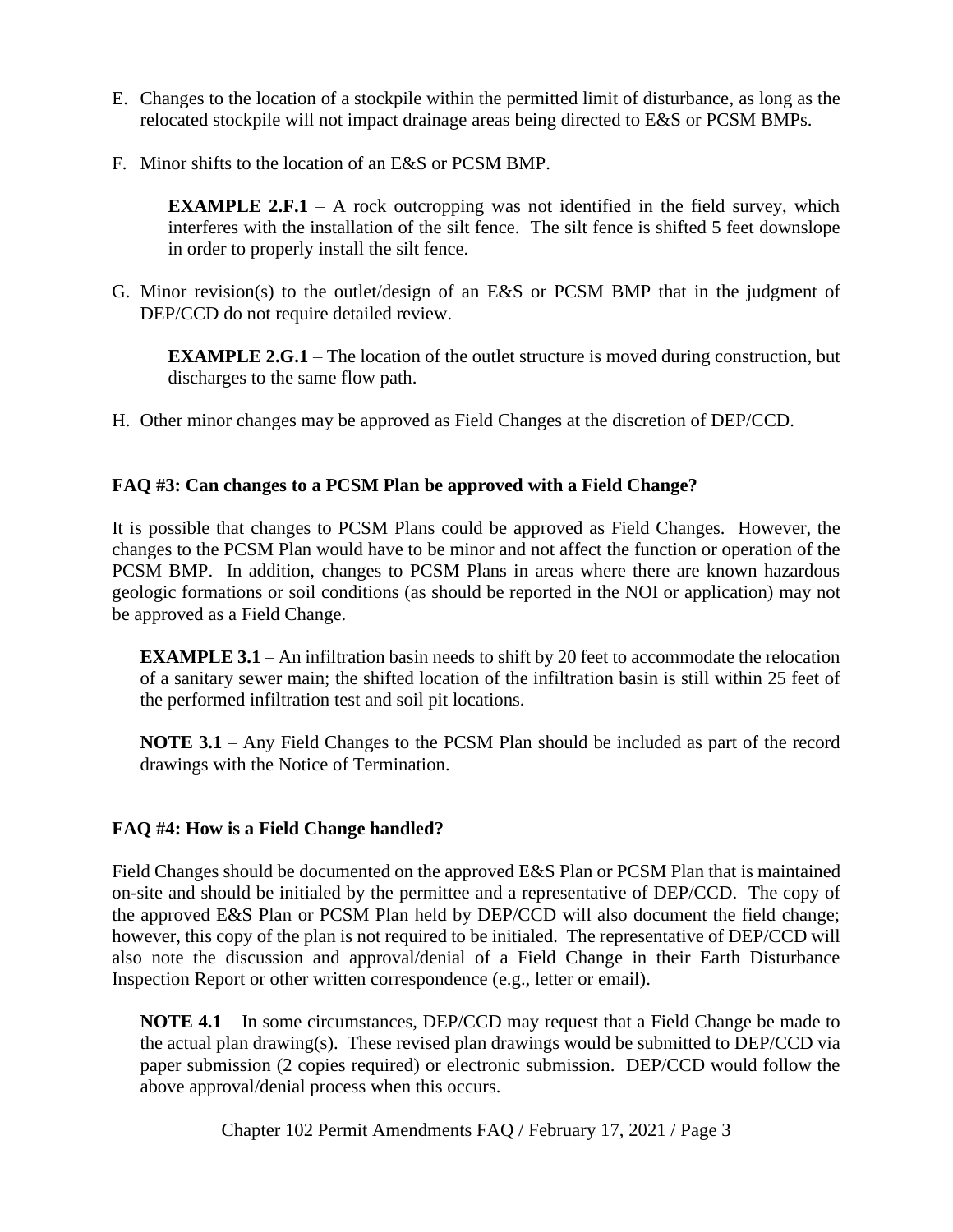**NOTE 4.2** – Field Changes do not always have to be done "in the field." Field Changes can be requested by the permittee or co-permittee through email and followed up by a paper submission (2 copies required) or electronic submission to DEP/CCD. DEP/CCD would follow the above approval/denial process when this occurs.

**NOTE 4.3** – An operator (i.e., co-permittee), can request a Field Change without the notification or consent of the permittee because an operator (per 25 Pa. Code § 102.1) has the ability to make modifications to the E&S Plan, PCSM Plan and/or site specifications.

**NOTE 4.4** – CCDs may approve Field Changes to PCSM Plans regardless of whether the CCD has delegation for PCSM Plan reviews. Where there is any doubt that a change to a PCSM Plan would not constitute a Field Change, the CCD should contact the appropriate DEP regional office for guidance.

## **MINOR AMENDMENTS**

### **FAQ #5: What kinds of changes require a Minor Amendment to permit coverage?**

The following types of changes are considered *Minor Amendments* and require a permittee to submit an application or NOI to DEP/CCD.

A. For projects where the original permitted limit of disturbance is less than 25 acres, an increase in the area of earth disturbance less than 10% of the original permitted limit of disturbance is considered a Minor Amendment, as long as 1) the increased disturbance continues to meet the eligibility requirements of the permit; 2) appropriate E&S controls (both existing and proposed) are provided; and 3) PCSM BMPs identified in the original PCSM Plan will be adequate to control volume, rate, and water quality for the increased disturbance.

In addition, for linear projects, the increased disturbance should be within the same contributing drainage area in order to be considered a Minor Amendment. The increased disturbance should not cause any changes to the original resource delineation, should not increase the impacts to previously identified resources, and should not cause impacts to new resources.

If considering an increase in disturbance for projects in areas where there are known hazardous geologic formations or soil conditions (as should be reported in the NOI or application), the permittee should consult with DEP/CCD.

The increased area of disturbance may include the identification and utilization of off-site support facilities (part of the common plan of development or sale, i.e., within  $\frac{1}{4}$  mile of the project site or, for oil and gas activities with E&S Permits, within 900 feet).

B. For projects where the original permitted limit of disturbance is 25 acres or greater, an increase in the area of earth disturbance less than 2.5 acres compared to the original permitted limit of disturbance is considered a Minor Amendment, as long as 1) the increased disturbance continues to meet the eligibility requirements of the permit; 2) appropriate E&S controls (both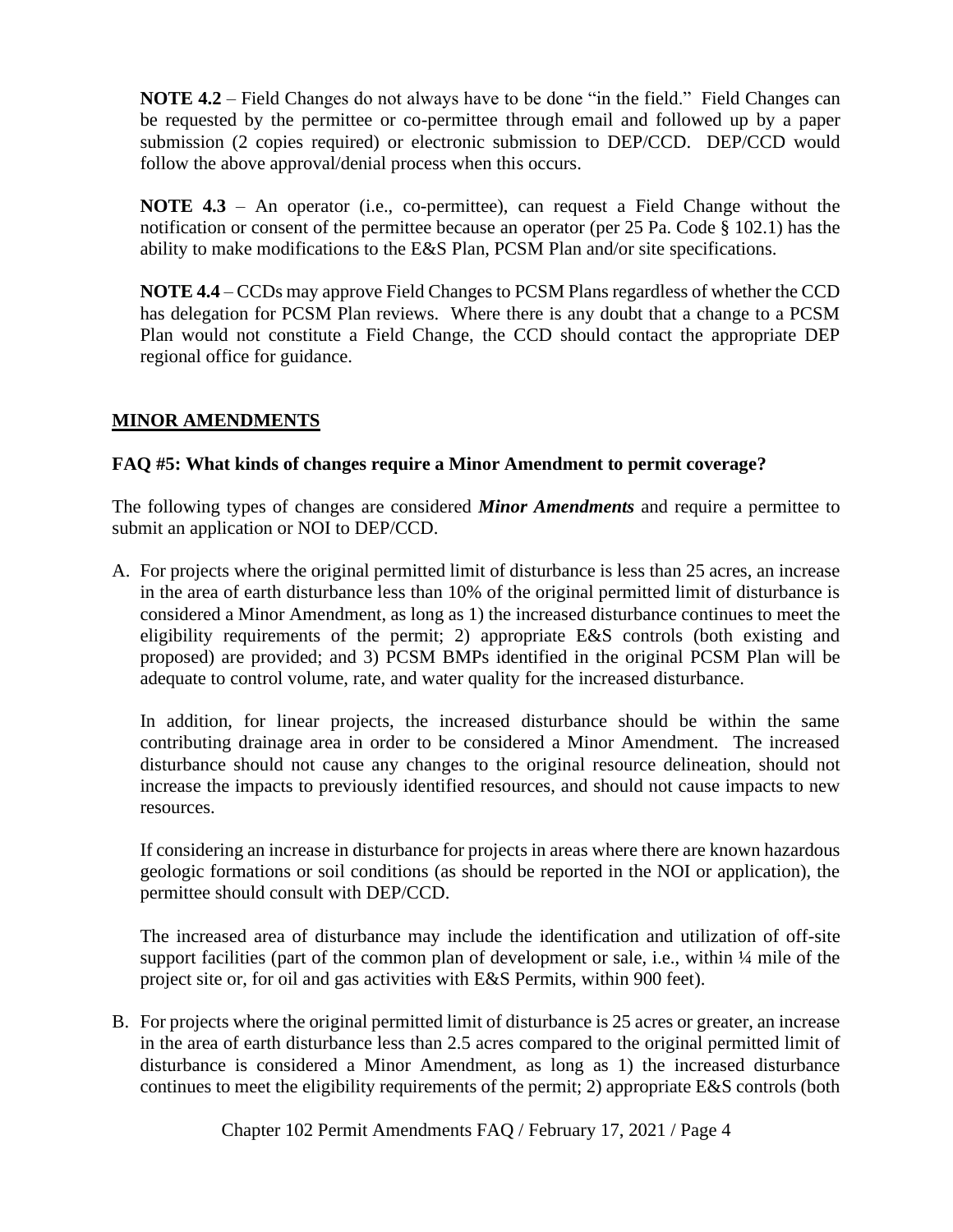existing and proposed) are provided; and 3) PCSM BMPs identified in the original PCSM will be adequate to control volume, rate, and water quality for the increased disturbance.

In addition, for linear projects, the increased disturbance should be within the same contributing drainage area in order to be considered a Minor Amendment.

If considering an increase in disturbance for projects in areas where there are known hazardous geologic formations or soil conditions (as should be reported in the NOI or application), the permittee should consult with DEP/CCD.

The increased area of disturbance may include the identification and utilization of off-site support facilities (part of the common plan of development or sale, i.e., within  $\frac{1}{4}$  mile of the project site or, for oil and gas activities with E&S Permits, within 900 feet).

C. A partial termination of an existing permit is considered a Minor Amendment.

**NOTE 5.C.1** - Upon submission of a Notice of Termination form to request the termination of permit coverage on a portion of a site, an application for Minor Amendment must be submitted to amend the project site boundary to encompass only the area of the site remaining under permit coverage. Thus, the application must include the associated E&S and PCSM Plans to represent continued coverage of the remaining project area. An edited version of the originally permitted drawing showing the area of the site remaining under permit coverage is sufficient.

D. Realignment or relocation of a PCSM BMP or structure that does not affect calculations related to stormwater volume, rate, or water quality is considered a Minor Amendment, if DEP/CCD determines that the change would not result in significant changes. DEP/CCD may require calculations to be submitted that support a permittee's assertion that the change is minor.

If realigning or relocating a PCSM BMP in areas where there are known hazardous geologic formations or soil conditions (as should be reported in the NOI or application), the permittee should consult with DEP/CCD.

**EXAMPLE 5.D.1** – An applicant proposes to move a road from its originally proposed location in order to satisfy the requirements of a PennDOT-issued highway occupancy permit. The original permitted earth disturbance was 10.5 acres, and the relocation results in a change of 0.8 acre to the limit of disturbance and will not cause any new impacts to resources that are identified in the original resource delineations.

**EXAMPLE 5.D.2** – A residential subdivision plan was permitted, which included an infiltration trench on each lot, fed by the house's downspouts. The homebuyer wants to move the house to a different location on the lot, which results in the infiltration trench relocating from the permitted location. Infiltration appears feasible at the new location for the infiltration trench, as determined through testing. No changes to the size of the house or infiltration trench are proposed.

**EXAMPLE 5.D.3** – A permittee proposes to move a pipeline from its originally proposed location in order to satisfy landowner requests. The original permitted earth disturbance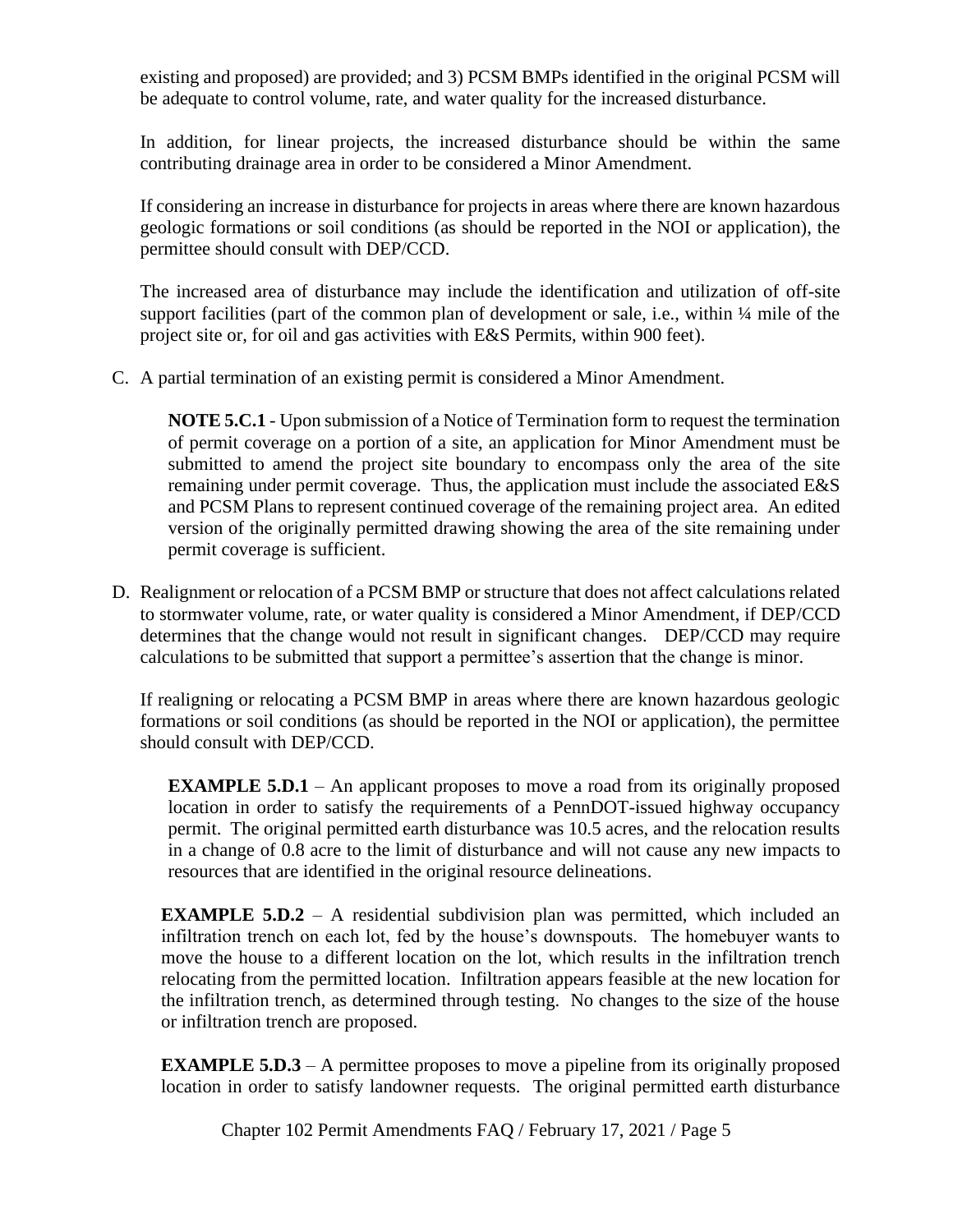was 60 acres, and the contributing area to the watershed where the pipeline relocation is occurring is 12 acres. This change can be considered a Minor Amendment if the relocation results in an increase of no more than 1.2 acres of disturbance.

E. Substitution of structural or non-structural E&S and/or PCSM BMPs planned for in the original design that will still meet regulatory requirements, or a reduction in the dimensions and/or capacities of structural BMPs that does not affect performance of those BMPs, is considered a Minor Amendment. DEP/CCD may require calculations to be submitted that support a permittee's assertion that the change is minor.

**EXAMPLE 5.E.1** – A rock construction entrance cannot be made as wide as originally planned, and a determination is made by the DEP/CCD that this change would not result in an increased risk of erosion and sedimentation.

**EXAMPLE 5.E.2** – Substituting an erosion control blanket from a different manufacturer for lining of a channel.

**EXAMPLE 5.E.3** – An approved PCSM Plan called for an infiltration basin. However, the permittee desires a more aesthetic BMP, and wants to substitute a bio-retention basin for the infiltration basin. The bio-retention basin is proposed in the same location, has the same outlet configuration, and the same stage-storage configuration as the infiltration basin.

F. The addition of a structural or non-structural E&S or PCSM BMP, the increase in the dimensions and/or capacities of a planned BMP, or other minor alteration that will not negatively affect BMP design, performance, function, or operation is considered a Minor Amendment. DEP/CCD may require calculations to be submitted that support a permittee's assertion that the change is minor.

**EXAMPLE 5.F.1** – A proposal to increase the height of an infiltration basin embankment.

**EXAMPLE** 5.F.2 – Adjustments to a BMP outlet structure that in the judgment of DEP/CCD would not require a re-design of the BMP.

**EXAMPLE 5.F.3** – Modifications to the planting specifications for a rain garden.

G. An increase or decrease to the Project Site, while there is no increase to the earth disturbance.

**EXAMPLE 5.G.1** – A permittee holds a permit on their 100-acre property, which only authorizes an earth disturbance of 25 acres. The permittee decides to sell 15 acres of land that was not included in the earth disturbance authorization, and the permittee wants to remove that 15 acres from coverage under the permit.

H. The correction of a change in an individual permittee/client name, permittee/client address, or facility address or a correction of a substantial typographical error is considered a Minor Amendment.

**EXAMPLE 5.H.1** – Permittee's name changes due to marriage.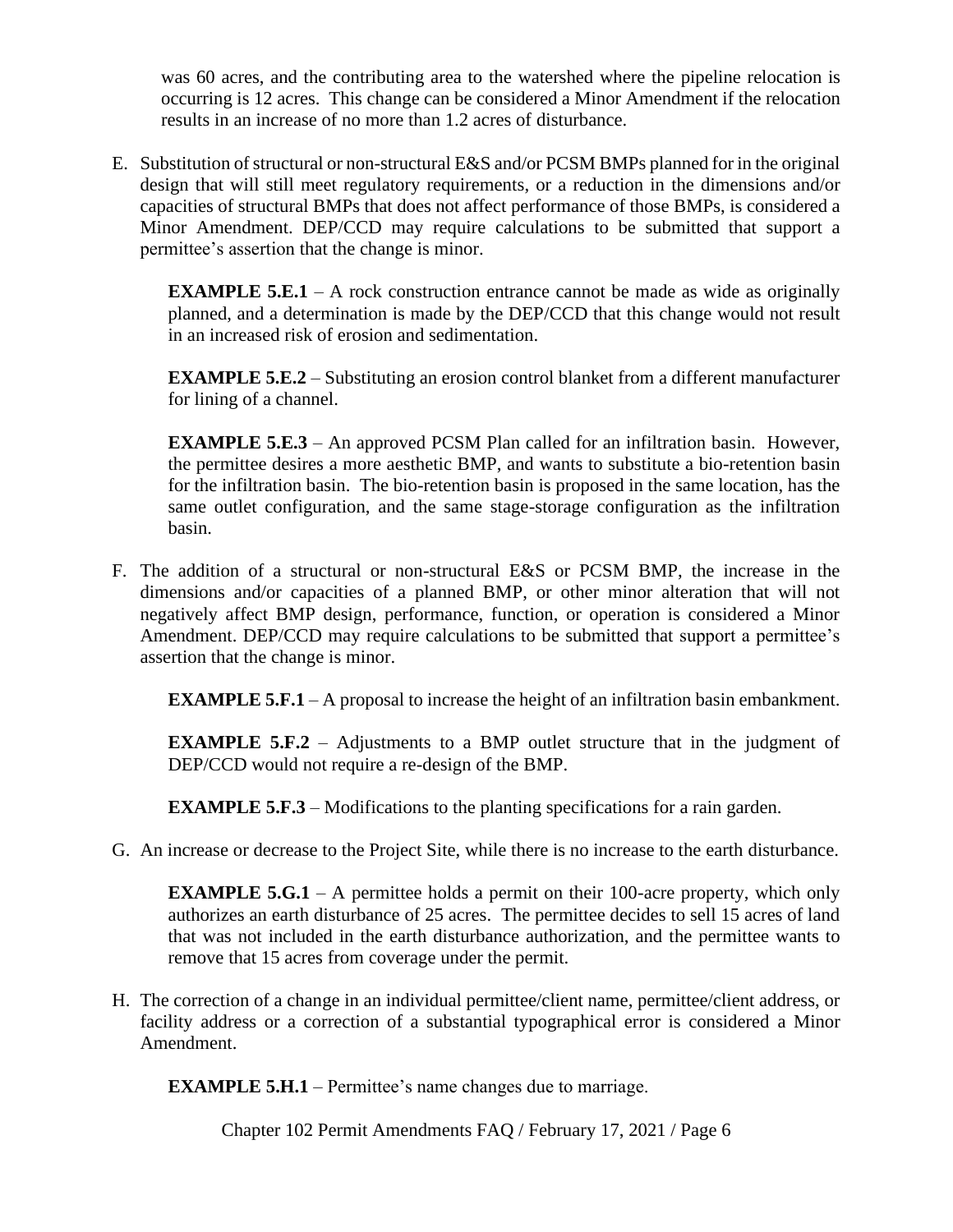**EXAMPLE 5.H.2** – Permittee's office moves.

**EXAMPLE 5.H.3** – Facility address changes due to 911 readdressing.

**NOTE 5.H.1** – Changes in ownership or operational control are considered Minor Amendments under 25 Pa. Code § 92a.2; however, current and proposed permittees are asked to complete the Transfer Application (3150-PM-BWEW0228) rather than apply for a Minor Amendment. For example, if a permittee who is not an individual (such as a corporation, LLC, or LP) has a change of name and/or organization type, such as changing from a corporation to a LLC, this change would constitute a permit transfer; thus, a Transfer Application would be completed in lieu of an Application for Minor Amendment.

## **MAJOR AMENDMENTS**

### **FAQ #6: What kinds of changes require a Major Amendment to permit coverage?**

The following types of changes are considered *Major Amendments* and require a permittee to submit a permit amendment application package to DEP/CCD. If any one of the criteria listed below apply, then a Major Amendment to permit coverage would be required.

A. For projects where the original permitted limit of disturbance is less than 25 acres, an increase in the area of earth disturbance by 10% or more compared, on a cumulative basis, to the original permitted limit of disturbance is considered a Major Amendment. The increased area of disturbance may include the identification and utilization of off-site support facilities that are considered part of the project for permitting purposes (part of the common plan of development or sale, i.e., within ¼ mile of the project site or, for oil and gas activities with E&S Permits, within 900 feet). For oil and gas pipeline projects, the comparison should be done on a watershed by watershed basis.

**EXAMPLE 6.A.1** – A proposal that increases the earth disturbance area by 5% that meets all other criteria for a Minor Amendment can be treated as a Minor Amendment. If a second proposal involves an increase in the earth disturbance area of 5% or more (compared to the original, permitted earth disturbance area), a Major Amendment will be necessary and shall include all increases. The disturbed acreage fee will be based on the cumulative additional acres of earth disturbance.

**NOTE 6.A.1** – Where the term "increase" is used with respect to the area of earth disturbance, the term refers to new area to be disturbed rather than the net change of disturbance. For example, if a permit was issued for an original earth disturbance of 5.0 acres, and an amendment is submitted to disturb a new area of 2.0 acres and to eliminate 1.5 acres (for a total earth disturbance of 5.5 acres after the amendment), the increase in earth disturbance would be the 2.0 acres of new area, not the 0.5-acre net change.

**NOTE 6.A.2** – For oil and gas pipeline projects covered by an E&S Permit, where the original permitted limit of disturbance is less than 25 acres, an increase in the area of earth disturbance by 10% (as considered on a watershed by watershed basis) or more compared,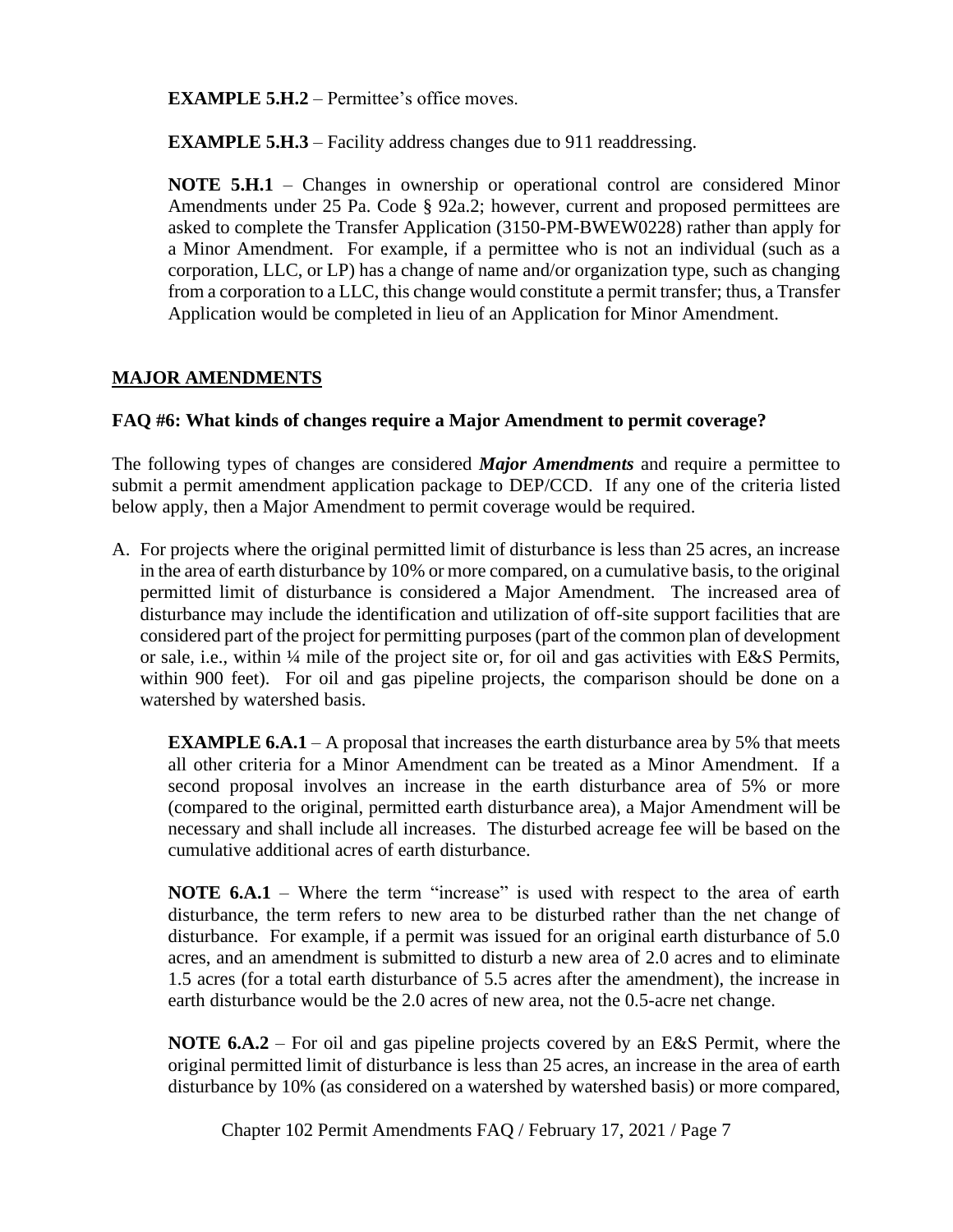on a cumulative basis, to the original permitted limit of disturbance is considered a Major Amendment.

B. For projects where the original permitted limit of disturbance is 25 acres or greater, an increase in the area of earth disturbance by 2.5 acres or more compared, on a cumulative basis, to the original permitted limit of disturbance is considered a Major Amendment, unless otherwise authorized in writing by DEP. The increased area of disturbance may include the identification and utilization of off-site support facilities (that are considered part of the project for permitting purposes (part of the common plan of development or sale/project, i.e., within ¼ mile of the project site or, for oil and gas activities with E&S Permits, within 900 feet). For oil and gas pipeline projects, the comparison should be done on a watershed by watershed basis.

**EXAMPLE** 6.B.1 – A proposal increases the original permitted 50-acre limit of earth disturbance area by 2.5 acres constitutes a Major Amendment.

C. A revision that results in earth disturbance activities that may adversely affect a Pennsylvania or federal endangered or threatened species or its critical habitat is considered a Major Amendment.

**EXAMPLE 6.C.1** – As a result of a proposed increase in earth disturbance, a PNDI search and/or agency consultation identifies that the proposed activity would adversely affect a critical habitat for the bog turtle.

D. A change to the E&S and/or PCSM design standards identified in the original application or NOI is considered a Major Amendment.

**NOTE 6.D.1** – For E&S BMPs, the design standards are contained in the E&S Manual; for PCSM BMPs, the design standards are identified in 25 Pa. Code  $\S$  102.8(g).

**EXAMPLE 6.D.1** – An applicant submits an E&S Plan with the design of BMPs consistent with the E&S Manual. Then, after permit coverage is approved, the applicant decides to change the design standards of the E&S BMP in a way that is inconsistent with the E&S Manual.

**EXAMPLE 6.D.2** – An applicant initially proposes the design of PCSM BMPs based on managing the net change for storms up to and including the 2-year/24-hour storm event solely through infiltration; however, field conditions during construction lead to a determination that implementation of this design is infeasible and other approaches must be pursued.

**EXAMPLE 6.D.3** – An applicant uses the PCSM design standards identified in 25 Pa. Code  $\S$ § 102.8(g)(2) and (3), but later revises the standard to be consistent with a newlyapproved Act 167 Plan.

E. A new point of discharge or an increased discharge of stormwater is considered a Major Amendment.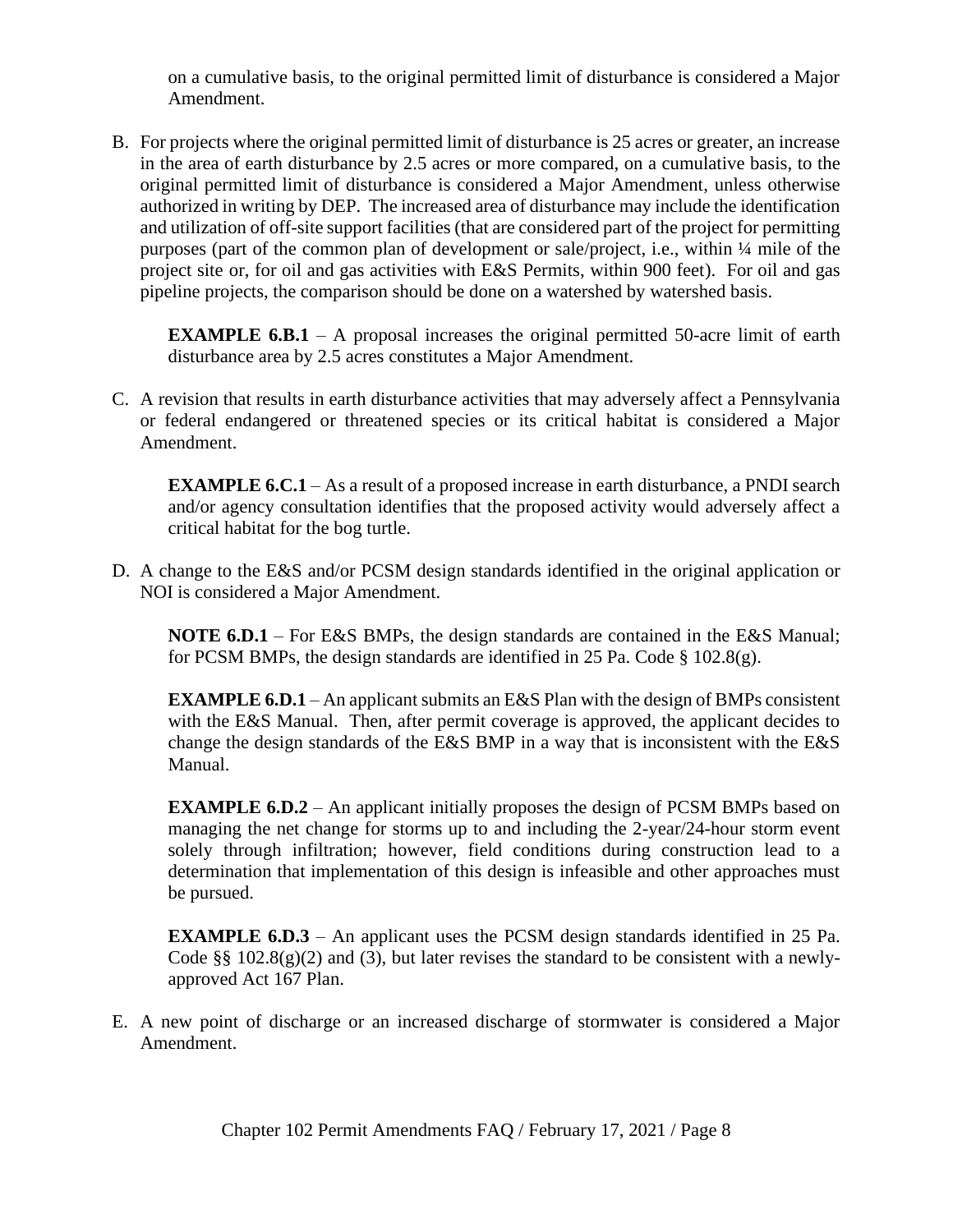**EXAMPLE 6.E.1** – A project is originally permitted to only discharge to the main stem of Black Run; however, the amendment proposes a new point of discharge to an Unnamed Tributary to Black Run.

**EXAMPLE 6.E.2** – The original design had a pre-construction runoff volume of 45,000 CF and the post-construction runoff volume (with planned PCSM BMPs) was 43,000 CF. However, due to unforeseen groundwater being encountered, the proposed infiltration basin (volume reducing) was re-designed to a constructed wetland (not volume reducing). The resulting re-design now has a post-construction runoff volume (with planned PCSM BMPs) of 57,000 CF.

F. The elimination of structural or non-structural E&S and/or PCSM BMPs planned for in the original design, or a reduction in the dimensions and/or capacities of structural BMPs that may affect performance of those BMPs, is considered a Major Amendment.

**EXAMPLE 6.F.1** – An applicant proposes to not implement the use of a sediment trap that was approved in the E&S Plan or an infiltration basin that was approved in the PCSM Plan.

**EXAMPLE 6.F.2** – An approved E&S Plan called for a rock construction entrance with a wash rack, but the applicant proposes to not install a wash rack and cannot meet applicable antidegradation regulations.

**EXAMPLE 6.F.3** – The proposed sediment trap cannot be constructed as designed, due to a previously unidentified existing utility. The sediment trap will have to be reconfigured (elevations and surface area) to accommodate the existing utility.

**EXAMPLE 6.F.4** – During the construction of an infiltration basin a rock outcropping is encountered within the basin footprint. The plan revisions call for the infiltration basin footprint to be reduced, which result in the orifice and grate elevations needing to be raised (in order to properly manage stormwater).

G. The construction of additional impervious or non-pervious surfaces not reported in the application or NOI is considered a Major Amendment unless the proposed PCSM BMPs in the PCSM Plan are capable of managing the increase in stormwater runoff without modification to the BMPs.

**EXAMPLE 6.G.1** – An applicant proposes to convert an area designated for open space to additional impervious for parking. The applicant is responsible under the permit to notify the permitting authority. If PCSM BMPs in the current PCSM Plan will not adequately manage the increase in stormwater runoff, the change will be considered a Major Amendment.

**NOTE 6.G.1** – If an application for a Minor Amendment to permit coverage is submitted for an increase to the previously reported impervious or non-pervious surfaces and DEP/CCD determines that the PCSM BMPs will not manage the increase in stormwater runoff, the application for a Minor Amendment will be denied and an application for a Major Amendment will need to be submitted.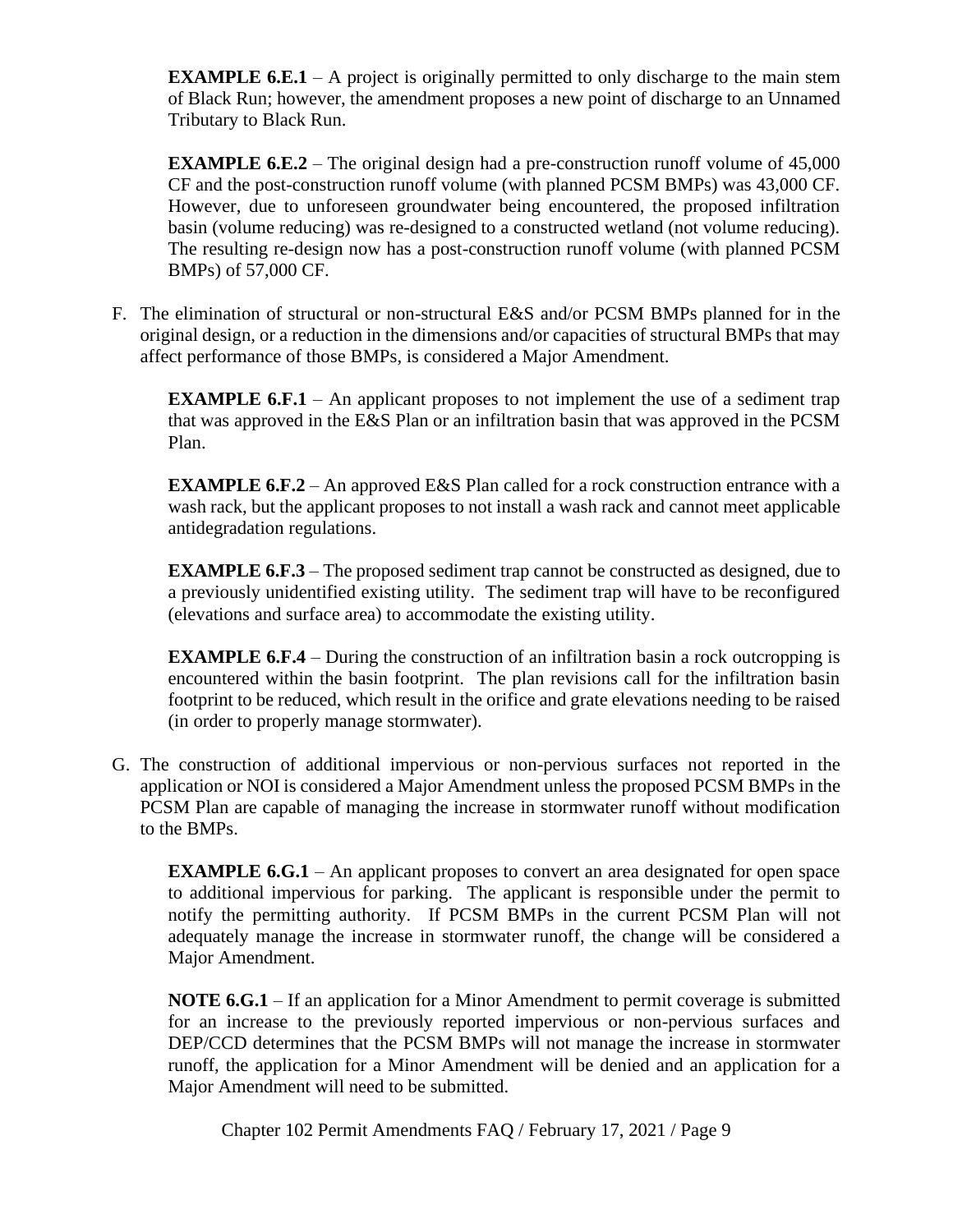H. A proposed site alteration that would allow new stormwater flows from off-site to flow onto the site is considered a Major Amendment unless the proposed E&S and/or PCSM BMPs in the E&S and/or PCSM Plan(s) are capable of managing the increase in stormwater runoff without modification to the BMPs.

**EXAMPLE 6.H.1** – If a decision is made, during construction, to reroute off-site municipal stormwater flows onto the project site, and the E&S and/or PCSM BMPs in the original E&S and/or PCSM Plan will not appropriately manage the increased runoff, this change would be considered a Major Amendment.

**NOTE 6.H.1** – If an application for a Minor Amendment to permit coverage is submitted to allow off-site stormwater to flow through the site and DEP/CCD determines that the BMPs will not manage the increase in stormwater runoff, the application for a Minor Amendment will be denied and an application for a Major Amendment will need to be submitted.

I. A phased project, where the initial application or NOI did not address all phases of a project is considered a Major Amendment when subsequent phases are submitted for approval.

**EXAMPLE 6.I.1** – A permittee proposes a new phase of a project that was not included in the E&S and PCSM Plans submitted originally.

## **OTHER FAQs**

### **FAQ #7: When there is an increase in earth disturbance, is a Pennsylvania Natural Diversity Inventory (PNDI) search required as part of an application for a permit amendment?**

Any permittee proposing new areas of earth disturbance must ensure that there are no State or Federal threatened or endangered species that could be affected in those areas. Therefore, PNDI clearances are required with any application for a permit amendment that includes new areas of earth disturbance.

**NOTE 7.1** – If the increased earth disturbance activity was included in the original PNDI search and the PNDI search and any clearances are still valid, then a new PNDI search will not be required.

#### **FAQ #8: What fees are required with an application or NOI for a permit amendment?**

The chart below presents fees that are required for applications or NOIs for permit amendments. Fees are to be paid to the same entity as for the original permit application.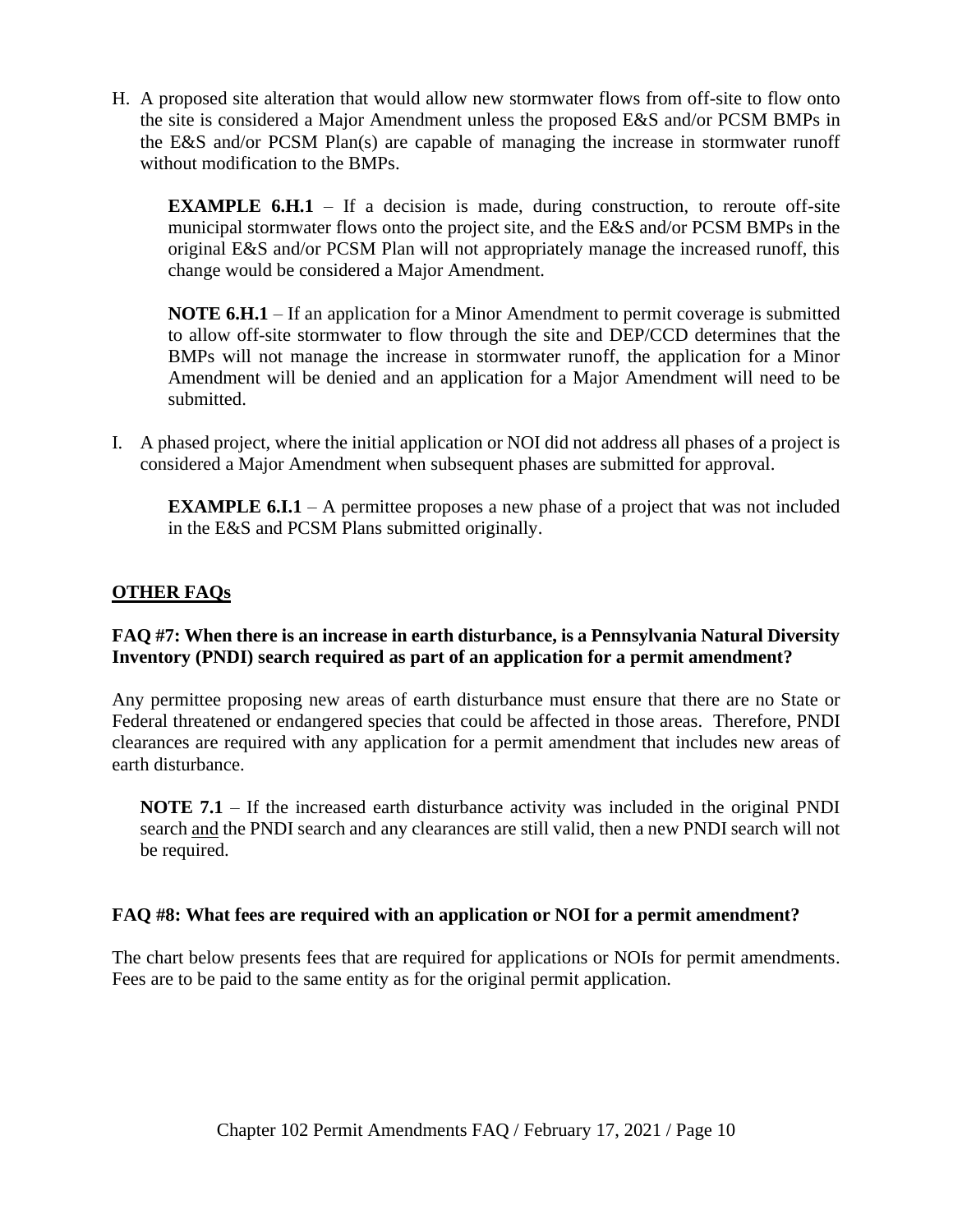| <b>Permit Type</b>       | <b>Amendment Type</b>  | Administrative<br><b>Filing Fee</b> | <b>Disturbed Acreage</b><br>Fee |
|--------------------------|------------------------|-------------------------------------|---------------------------------|
| <b>Individual Permit</b> | <b>Minor Amendment</b> | \$0                                 | \$100 per acre (new             |
|                          | <b>Major Amendment</b> | \$1,500                             | disturbance only)               |
| <b>General Permit</b>    | <b>Minor Amendment</b> | \$0                                 | \$100 per acre (new             |
|                          | <b>Major Amendment</b> | \$500                               | disturbance only)               |
| All Types                | <b>Field Changes</b>   | \$0                                 | Not Applicable                  |

**NOTE 8.1** – If a permit amendment is required to implement cumulative increases in the amount of earth disturbance, the Disturbed Acreage Fee required would be based upon the total increase in earth disturbance compared to the originally permitted amount.

Based upon their fee schedules, CCDs may charge additional fees to review an application or NOI for a permit application. It is recommended to consult with the appropriate CCD to determine if any additional fees apply.

## **FAQ #9: To whom is an application or NOI for a permit amendment submitted?**

Any application or NOI for a permit amendment (Major or Minor) is submitted to the same entity in which the original permit application was submitted to. DEP/CCD will publish notice of the receipt of applications for Major Amendments and actions taken on those applications and general permit NOIs in the *Pennsylvania Bulletin*. Public notice is not necessary for Minor Amendments, including Field Changes.

## **FAQ #10: What information is required with an application or NOI for a permit amendment?**

Refer to Attachment A of this FAQ document for what is required to be included with an application or NOI for a permit amendment.

## **FAQ #11: What form do I use for an application or NOI for a permit amendment?**

• If the original approved NOI or application was submitted using the latest PAG-02 NOI (3800- PM-BCW0405, revised 12/2019 or later), individual NPDES permit application (3800-PM-BCW0408, revised 12/2019 or later), E&S permit application (3800-PM-BCW0019, revised 8/2020 or later), or ESCGP-3 NOI (8000-PM-OOGM0006, revised 9/2018 or later) forms, the permittee should submit any requests for **Major Amendments** using the same forms. The NOI or application package should be submitted in its entirety (see NOTE 11.1 below). The appropriate box on page 1 for Major Amendment should be checked, and any information in the NOI or application package (including but not limited to modules and drawings) should be updated, where appropriate, and highlighted in bold text or other means of identification for the benefit of DEP/CCD staff. In addition, all changes should be described in the Project Description field of the NOI or application.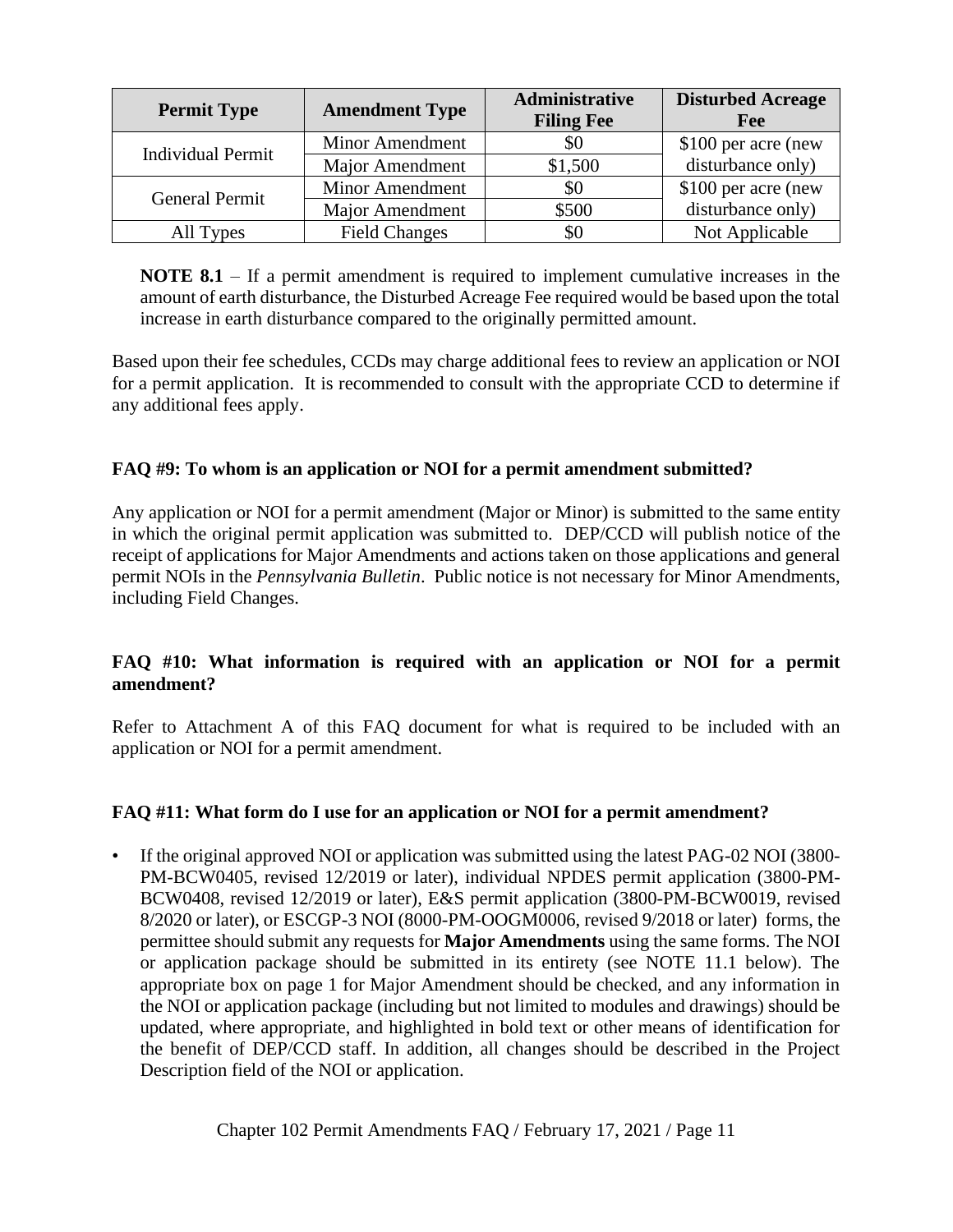**NOTE 11.1** – New PNDI receipts and new County and Municipal Notification Forms (3800-FM-BCW0271b and c) are required for a Major Amendment if there will be increases to the earth disturbance area. The PNDI receipt and notification forms should cover the additional earth disturbance area.

• If the original approved NOI or application was submitted using the latest PAG-02 NOI, individual NPDES permit application, E&S permit application, or ESCGP-3 NOI forms, the permittee should submit any requests for **Minor Amendments** on the same forms. The appropriate box on page 1 for Minor Amendment should be checked for PAG-02 NOIs, individual NPDES permit applications and E&S permit applications, and the General Information, Applicant Information (PAG-02 only), Eligibility Information (PAG-02 only), Compliance History, and Certification sections must be completed, at a minimum.

ESCGP applicants requesting Minor Amendments must use the most recent ESCGP NOI form and check "Minor Amendment" in section A, Application Type. The Application Type, Client Information, Compliance History and Applicant Certification sections must be completed. ESCGP applicants using the ePermit system should choose "Minor Amendment" as application type and must complete the modules required by the ePermit system.

In addition, any other information in the NOI or application (including but not limited to modules and drawings) must be submitted when revisions have been made.

• If the original approved NOI or application was submitted using an earlier version of the NOI or application forms, the permittee can submit requests for Major or Minor Amendments on the same forms, or the permittee may submit the requests using the latest forms as described above. Where an older version of the NOI or application is updated for an amendment request, the information that has changed should be highlighted in bold text or other means of identification for the benefit of DEP/CCD staff.

**NOTE 11.2** – As described above, the use of "same forms" includes the NOI/application and PCSM Worksheets.

• ESCGP applicants requesting Major Amendments must use the most recent ESCGP NOI form and select "Major Amendment" under section A, Application Type. All necessary sections required for a Major Amendment must be completed. ESCGP applicants using the ePermit system should choose Major Amendment as application type and must complete all necessary modules required.For additional information regarding Oil and Gas Projects, please refer to the [Oil and Gas Program FAQ website.](https://www.dep.pa.gov/Business/Energy/OilandGasPrograms/OilandGasMgmt/Pages/Oil-and-Gas-FAQ.aspx)

**NOTE 11.2** – If the original NOI or application was submitted electronically through DEP's ePermit System, amendments should also be submitted through the ePermit System.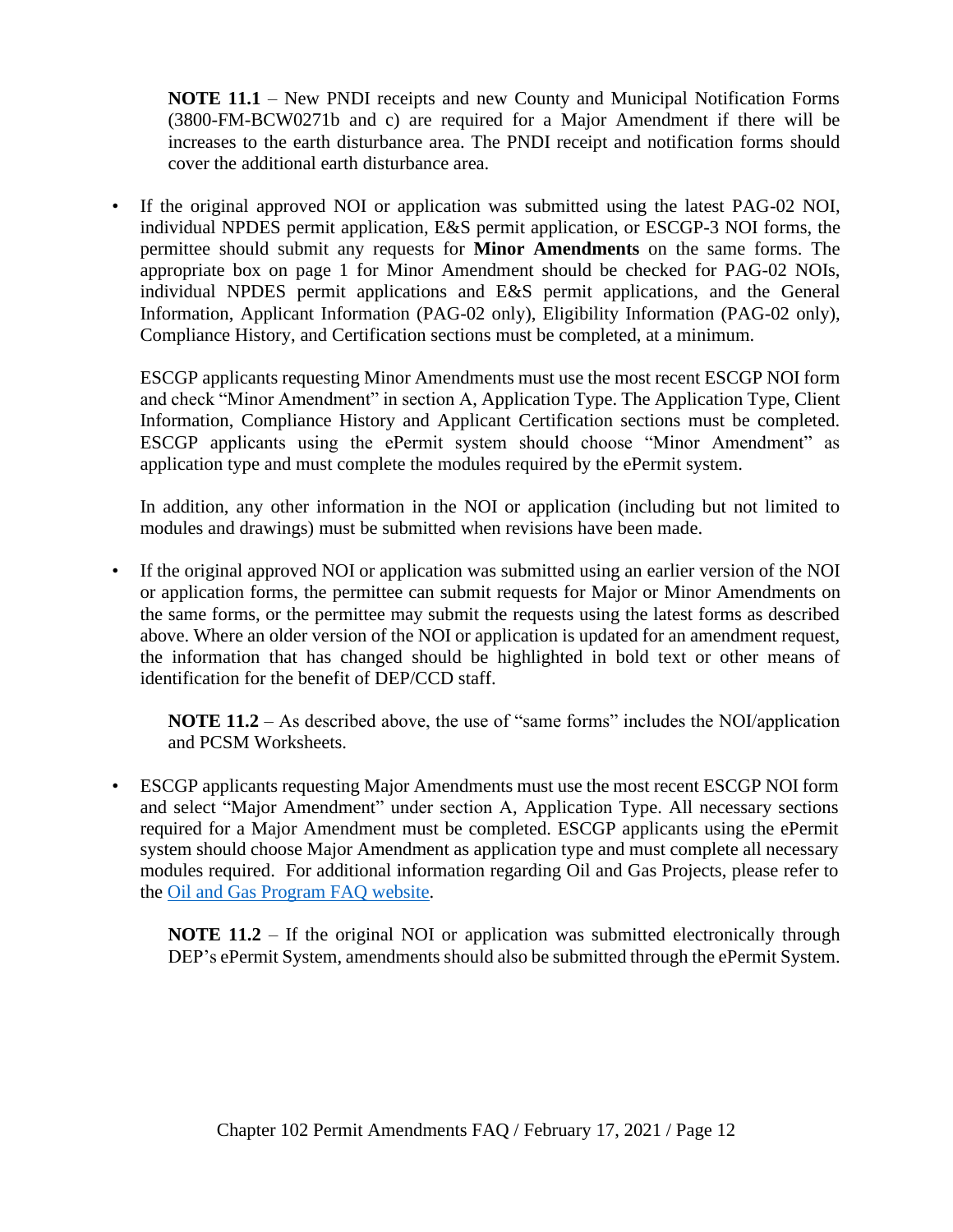## **FAQ #12: How do I complete an application or NOI for a permit amendment?**

All fields in a paper application or NOI are to be completely filled out, even if the information has not changed. Any information that has changed should be highlighted, underlined, bolded, or otherwise easily identified as a change/revision.

On the NOI or application form check the appropriate box to identify the type of amendment that is being applied for.

To identify any increased project site area or disturbed area, the form should be filled out such that the original permitted area is identified, and the increased area is separately identified.

**EXAMPLE 12.A** – An application is submitted for a Major Amendment for a project that was originally permitted with a project site area of 25 acres and a disturbed area of 10 acres. The amendment will not change the project site and will increase the disturbance by 2 acres. The application should list the project site and disturbed area as follows:

Project Site: "25 acres" Disturbed Area: "10 acres **+ 2 acres**"

To identify what is included as part of the application or NOI for a permit amendment, the original permit project description should be provided, and the information to describe the purpose of the amendment should be included with bolded text.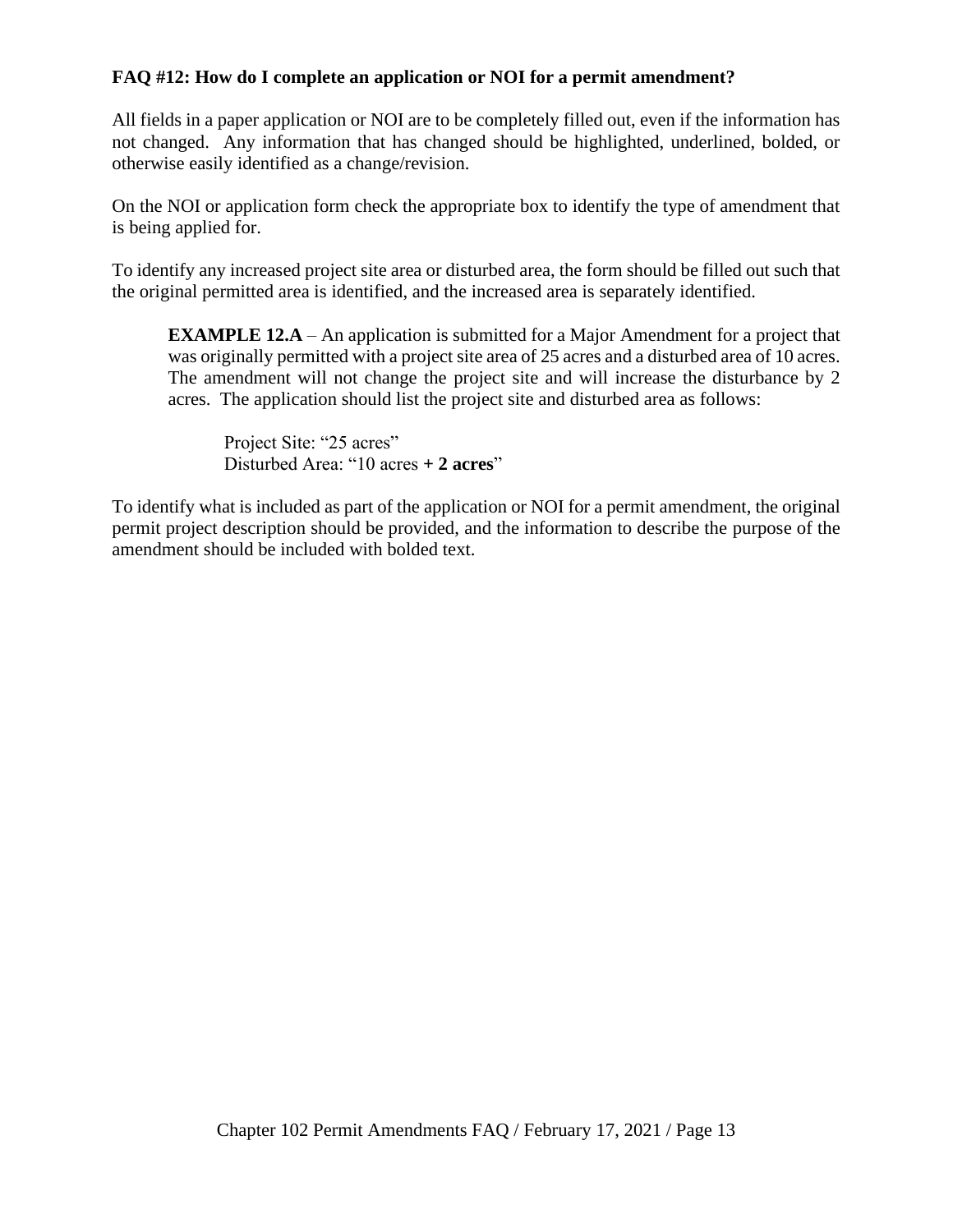# **ATTACHMENT A**

# **APPLICATION AND NOI REQUIREMENTS FOR MAJOR AND MINOR PERMIT AMENDMENTS**

The chart below identifies the NOI and application requirements associated with Major and Minor Amendments and provides guidance on completing the PAG-02 NOI checklist (3800-PM-BCW0405c) and the individual NPDES permit application checklist (3800-PM-BCW0408c). The applicable checklist should be completed and submitted with the NOI or application.

| Requirement                                                                                                                                                                                                                                                                                                     | <b>Major</b><br><b>Amendment</b> | <b>Minor</b><br><b>Amendment</b> |
|-----------------------------------------------------------------------------------------------------------------------------------------------------------------------------------------------------------------------------------------------------------------------------------------------------------------|----------------------------------|----------------------------------|
| Fully completed and properly signed Application or NOI Form (1 original and 2 copies)                                                                                                                                                                                                                           |                                  |                                  |
| Administrative Filing Fee (\$500 for GP, \$1,500 for IP)                                                                                                                                                                                                                                                        |                                  |                                  |
| Disturbed Acreage Fee (new earth disturbance only)                                                                                                                                                                                                                                                              |                                  |                                  |
| Municipal and County Notification Forms (and proof of receipt if applicable) (new earth disturbance only)                                                                                                                                                                                                       |                                  |                                  |
| PNDI receipt and clearances (new earth disturbance only)                                                                                                                                                                                                                                                        |                                  |                                  |
| Revised E&S Plan Drawings (3 copies) (only when revisions to the E&S Plan are made)                                                                                                                                                                                                                             |                                  |                                  |
| Revised E&S Module 1 (1 original and 2 copies) (only when revisions to the E&S Plan are made)                                                                                                                                                                                                                   |                                  |                                  |
| Revised PCSM Plan Drawings (3 copies) (only when revisions to the PCSM Plan are made)                                                                                                                                                                                                                           |                                  |                                  |
| Revised PCSM Module 2 (1 original and 2 copies) (only when revisions to the PCSM Plan are made)                                                                                                                                                                                                                 |                                  |                                  |
| Other accompanying PCSM information (e.g., PCM Spreadsheet – Quality Worksheet) (3 copies) (only when<br>revisions to the PCSM Plan are made)                                                                                                                                                                   |                                  |                                  |
| Revised Antidegradation Module 3 (1 original and 2 copies) (when necessary, only for IP)                                                                                                                                                                                                                        |                                  |                                  |
| Revised Riparian Buffer Module 4 (1 original and 2 copies) (when necessary, only for IP)                                                                                                                                                                                                                        |                                  |                                  |
| PHMC Coordination Letter / Clearance (new earth disturbance associated with 1) a project with an individual<br>permit with at least 10 acres of disturbance, and 2) any activity which may affect Historic Resources on the<br>National Register of Historic Places, regardless of amount of earth disturbance) |                                  |                                  |